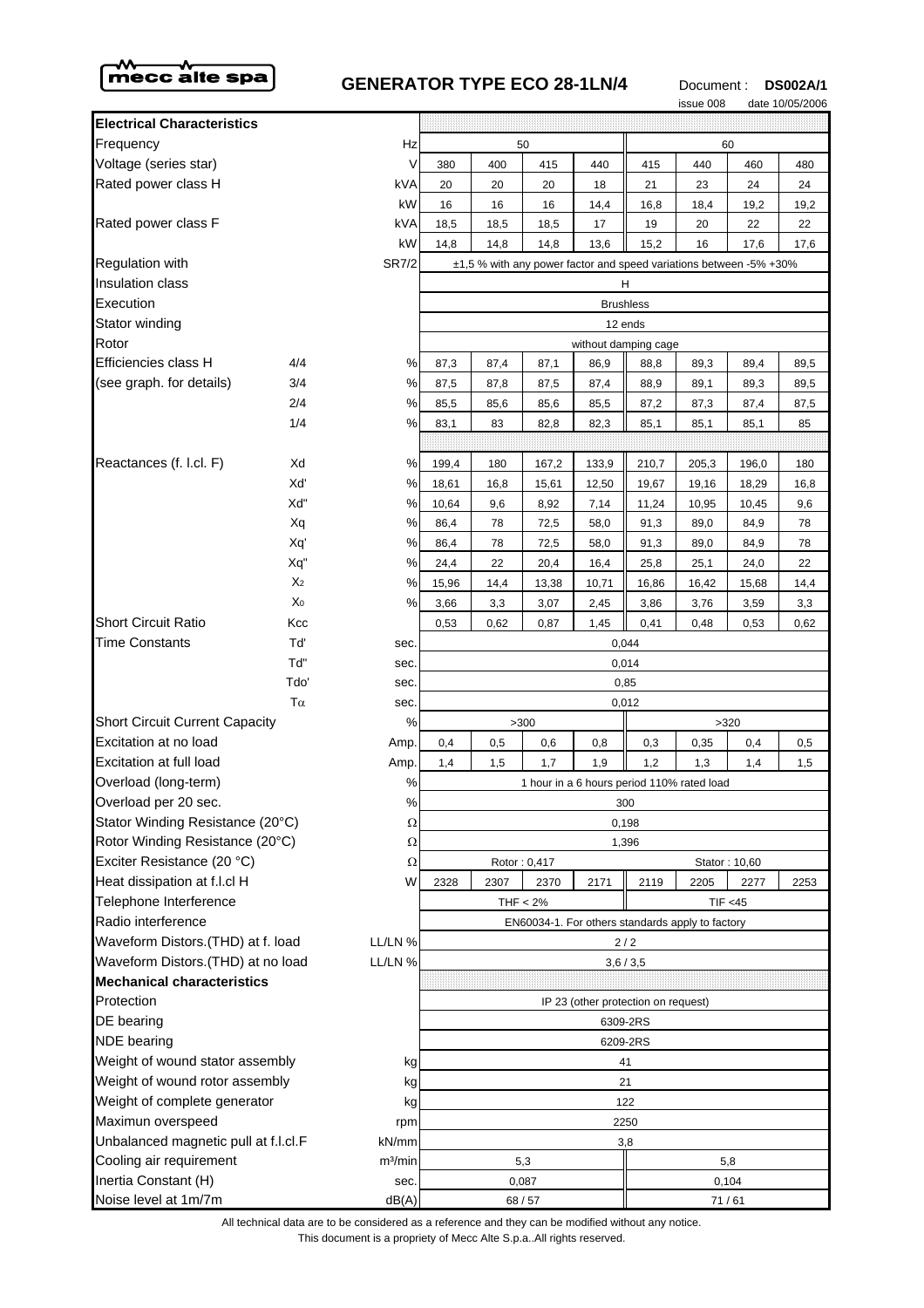

## **GENERATOR TYPE ECO 28-1LN/4** Document : **DS002A/2**





This document is a propriety of Mecc Alte S.p.a.. All rights reserved.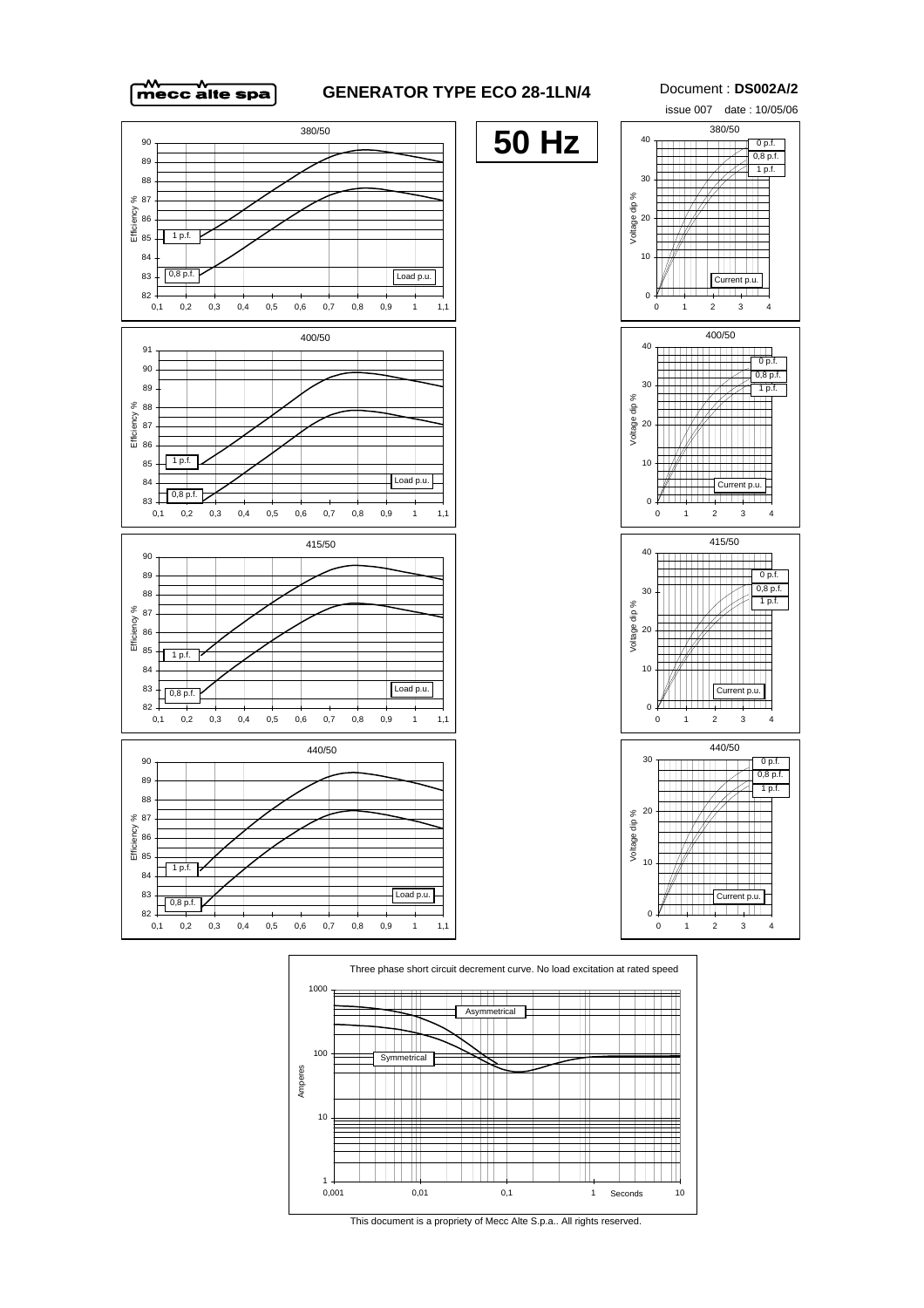

## **GENERATOR TYPE ECO 28-1LN/4** Document : **DS002A/3**





This document is a propriety of Mecc Alte S.p.a.. All rights reserved.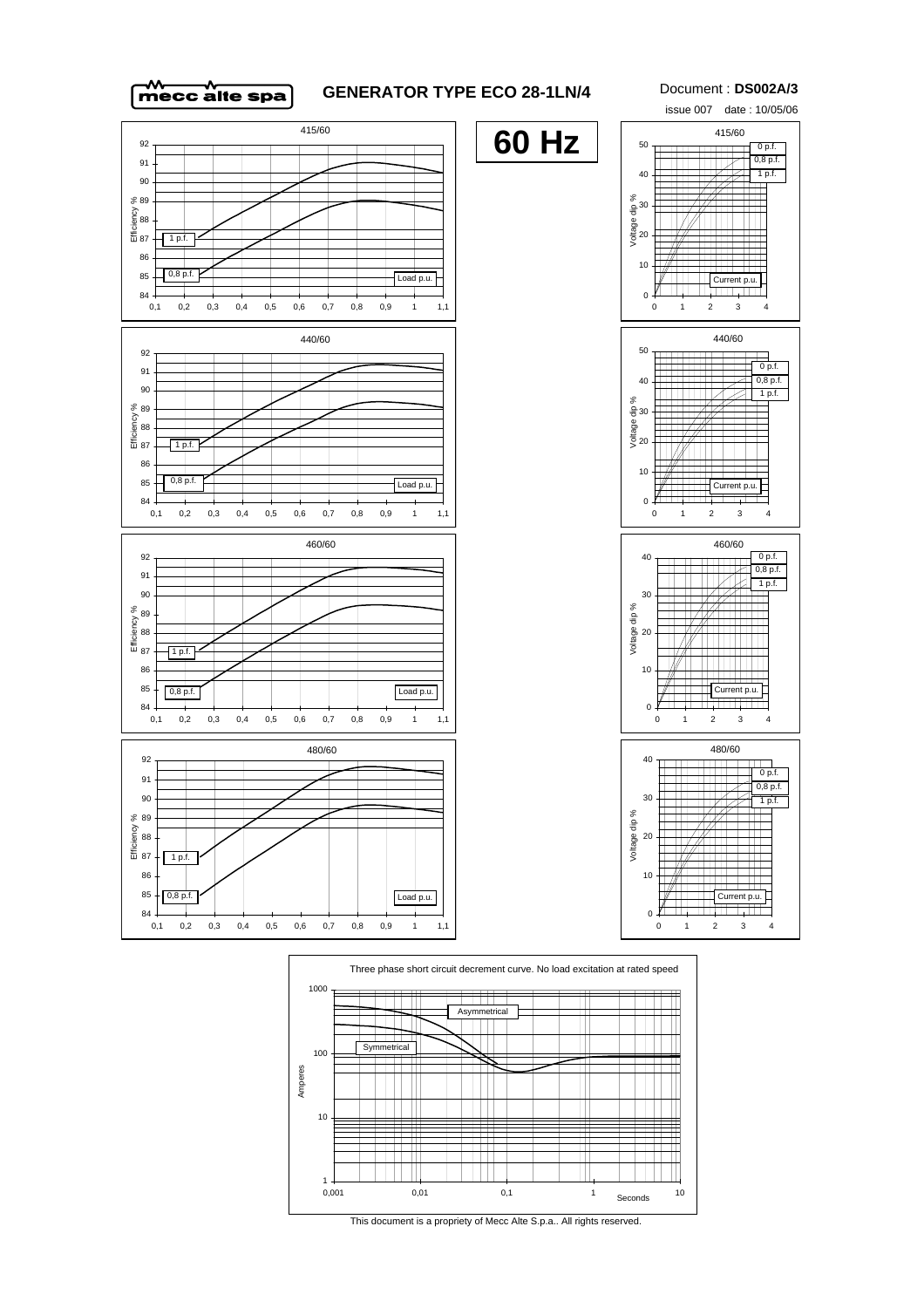